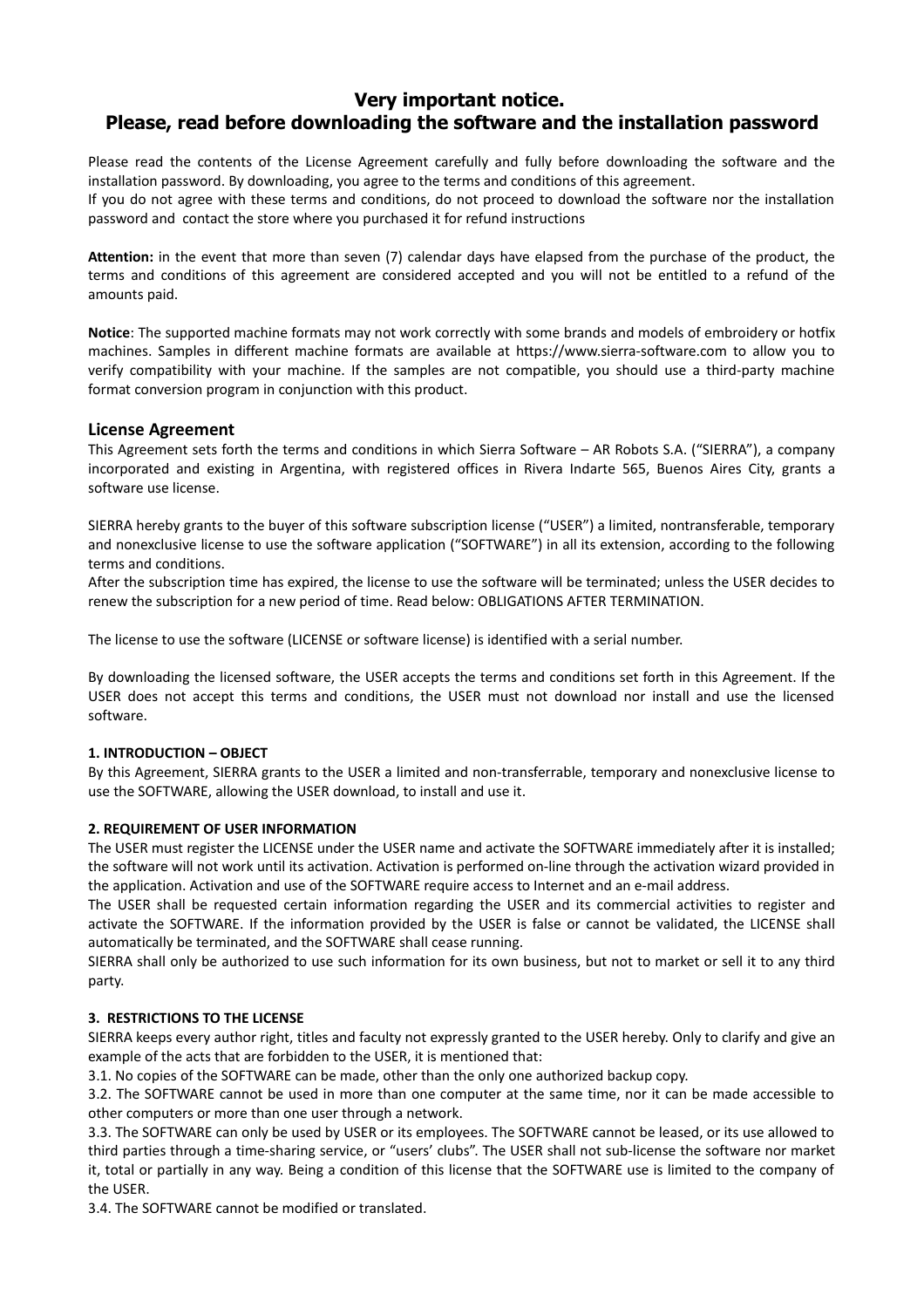3.5 The LICENSE cannot be assigned nor transferred to any third party, by any manner whatsoever, for no purpose at all, either free or for a charge, without the express and written authorization from SIERRA, and payment of the applicable charges.

3.6. The SOFTWARE cannot be subject to any reverse engineering or similar process, as well as to any other process to avoid or supersede its protection and security devices or mechanisms. The USER shall not use the SOFTWARE or the information contained in the SOFTWARE to develop software that might compete with the SOFTWARE

### **4. LIMITED WARRANTY**

4.1 The SOFTWARE is provided "as it is", without warranty of any kind, expressed or implied, including the implied warranties of merchantability, non-infringement or fitness for a particular purpose. The USER is recommended to test the SOFTWARE extensively before using it in a productive environment, being the USER the sole responsible to determine whether or not the SOFTWARE serves the USER requirements and needs. As there is a trial version of the SOFTWARE available for testing, no refund claims will be accepted.

4.2 SIERRA does not warrant that the SOFTWARE shall be free of errors or appear precisely as described in the SOFTWARE documentation, nor that its use shall be interrupted. Due to the wide range of computers and conditions in which the SOFTWARE may be used, the USER assumes the risk of the SOFTWARE result and performance and its ability to perform as described.

4.3 Interruptions of the subscription use caused by the temporary unavailability of SIERRA servers for time periods greater than 2% of the subscription time will be only compensated with the extension of the subscription time.

4.4 SIERRA shall have no responsibility for the USER's Internet connection, or the SOFTWARE performance or usability as affected by the USER's Internet connection, or SIERRA's Internet servers.

WARRANTY LIMITATION: SIERRA AND ALL PERSONS INVOLVED IN THE SOFTWARE CREATION, PRODUCTION OR MARKETING, ITS EMPLOYEES OR DISTRIBUTORS SHALL NOT BE LIABLE FOR ANY DAMAGE, DIRECT OR INDIRECT, CONSEQUENTIAL OR INCIDENTAL, DUE TO THE USE OR THE INABILITY TO USE THE SOFTWARE. IN ANY CASE, LIABILITY OF ANY OF THE AFOREMENTIONED SHALL BE LIMITED TO THE AMOUNT PAID AS LICENSE OR ROYALTY FEE. IN CASE THAT THIS WARRANTY LIMITATION IS NOT PERMITTED BY THE LAW, IT WILL SURVIVE TO THE EXTENT PERMITTED.

#### **5. SOFTWARE UPDATES**

The active USER (USER with a valid unfinished subscription) will receive software updates to the newest version of the SOFTWARE that SIERRA may release from time to time free of charge, for both major versions and minor (maintenance) releases.

#### **6. CONFIDENTIALITY, TRADE SECRETS**

6.1 SIERRA will provide the USER with certain confidential information and documents for the better fulfillment of this Agreement. The USER acknowledges that this information is confidential and proprietary of SIERRA and compromise himself to preserve it and maintain it confidential for all the term that might last the relationship between the parties.

6.2 Upon termination of the license granted hereby, the USER compromises himself to destroy all the files and documents delivered to USER as per this Agreement within 10 days upon termination.

6.3 The USER acknowledges that all the ideas, sequences, structure, organization, routines, procedures, algorithms, programs and user interfaces contained in the SOFTWARE to which he accesses due to this Agreement, are all SIERRA's Trade Secrets and proprietary information. The USER hereby acknowledges that he is to prevent these Trade Secrets and proprietary information from disclosure, being an essential condition to this Agreement, because the disclosure of these Trade Secrets and proprietary information would deprive SIERRA from peaceful and exclusive use of its undisclosed information and Intellectual Property rights. Therefore, the USER binds himself to maintain SIERRA's secrets undisclosed and to notify by writing the obligation of maintaining in strict confidentiality to any member of its staff that may have access to the SOFTWARE

# **7. LICENSE TERMINATION**

SIERRA shall terminate this Agreement, without need to serve any previous notification to the USER, if the USER incurs in any of the followings situations:

7.1 Judicial or extra-judicial winding-up or bankruptcy process.

7.2 Commits a material breach of any term of this Agreement and fails to remedy such breach within ten (10) days after receiving written notice from SIERRA. SIERRA may suspend the license until receiving a satisfactory answer from the USER.

7.3 SIERRA may suspend the license and the USER's right to use the SOFTWARE if the USER performs acts by which SIERRA may presume that the SOFTWARE is being used in breach to this Agreement. In this case, SIERRA shall request clarifications to the USER, and if they are not given satisfactorily, SIERRA shall have the right to terminate the license.

7.4 SIERRA may decide not to continue offering new licenses to use the SOFTWARE of this kind at any time, or change